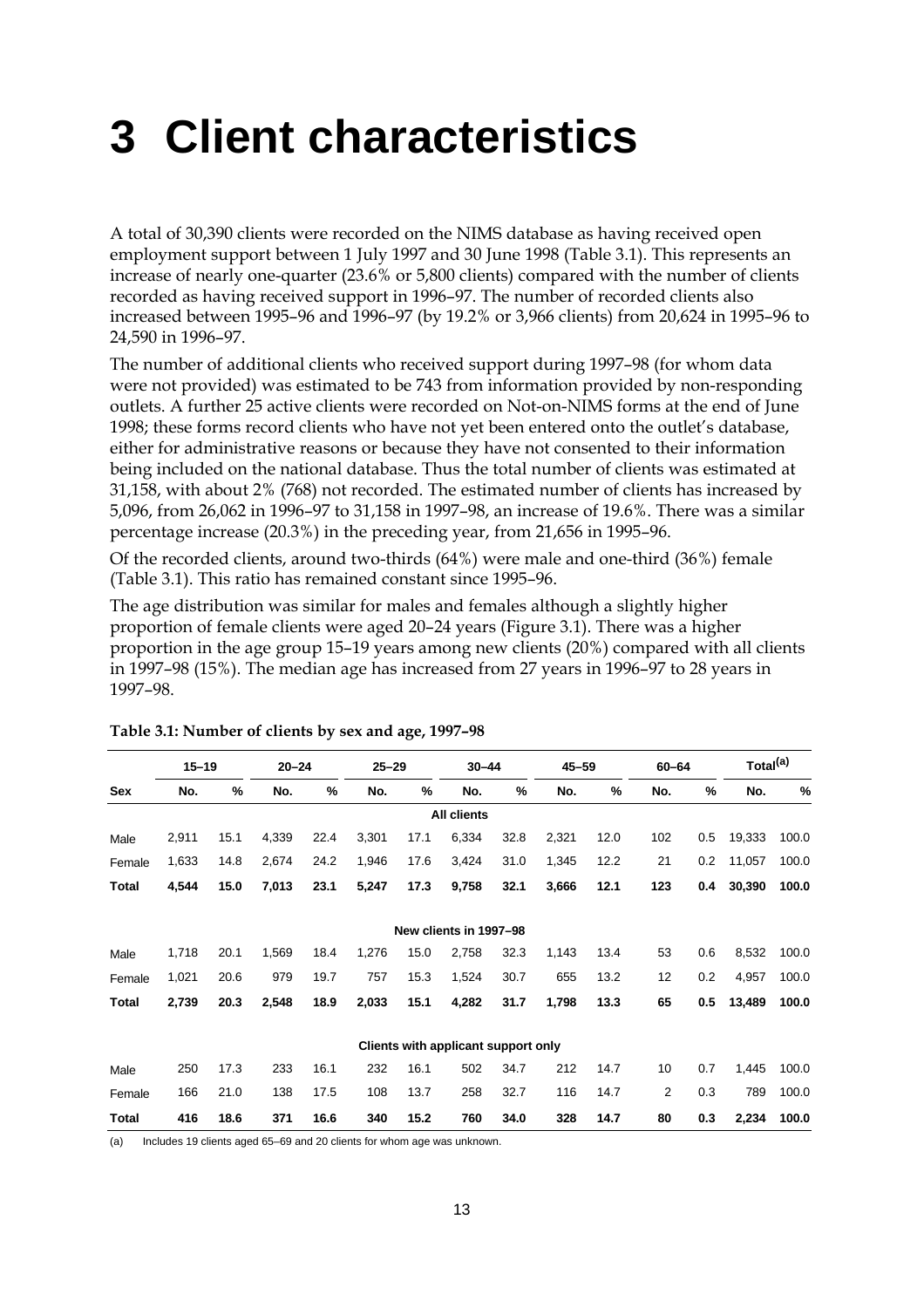

During 1997–98, 4,793 clients were recorded by agencies as withdrawing from open employment support (Table 3.2). Nearly half (47%) of these withdrawals were clientinitiated and nearly two-fifths (38%) were agency-initiated. One in 10 clients (10%) withdrew from support because they transferred to another agency and one in 20 (5%) because they became independent workers.

A further 3,149 clients with support prior to 1 July 1997 (i.e. the beginning of the financial year) had not received support during the 1997–98 financial year but had no recorded reason for ceasing support. These figures suggest that, in some cases, clients have ceased open employment support without this being recorded.

| Reason for ceasing support | <b>Number</b> | $\frac{9}{6}$ |
|----------------------------|---------------|---------------|
| Independent                | 257           | 5.4           |
| Transferred                | 466           | 9.7           |
| Agency-initiated           | 1,797         | 37.5          |
| Client-initiated           | 2,273         | 47.4          |
| Total                      | 4,793         | 100.0         |

**Table 3.2: Number of clients who ceased support by reason for ceasing support, 1997–98**

Of the clients receiving open employment support in the 12 months to 30 June 1998, 1.8% (537) were of Aboriginal or Torres Strait Islander origin (Table 3.3), which is slightly less than the estimated proportion in the Australian population (2.1%) as at 30 June 1998 (ABS 1998b).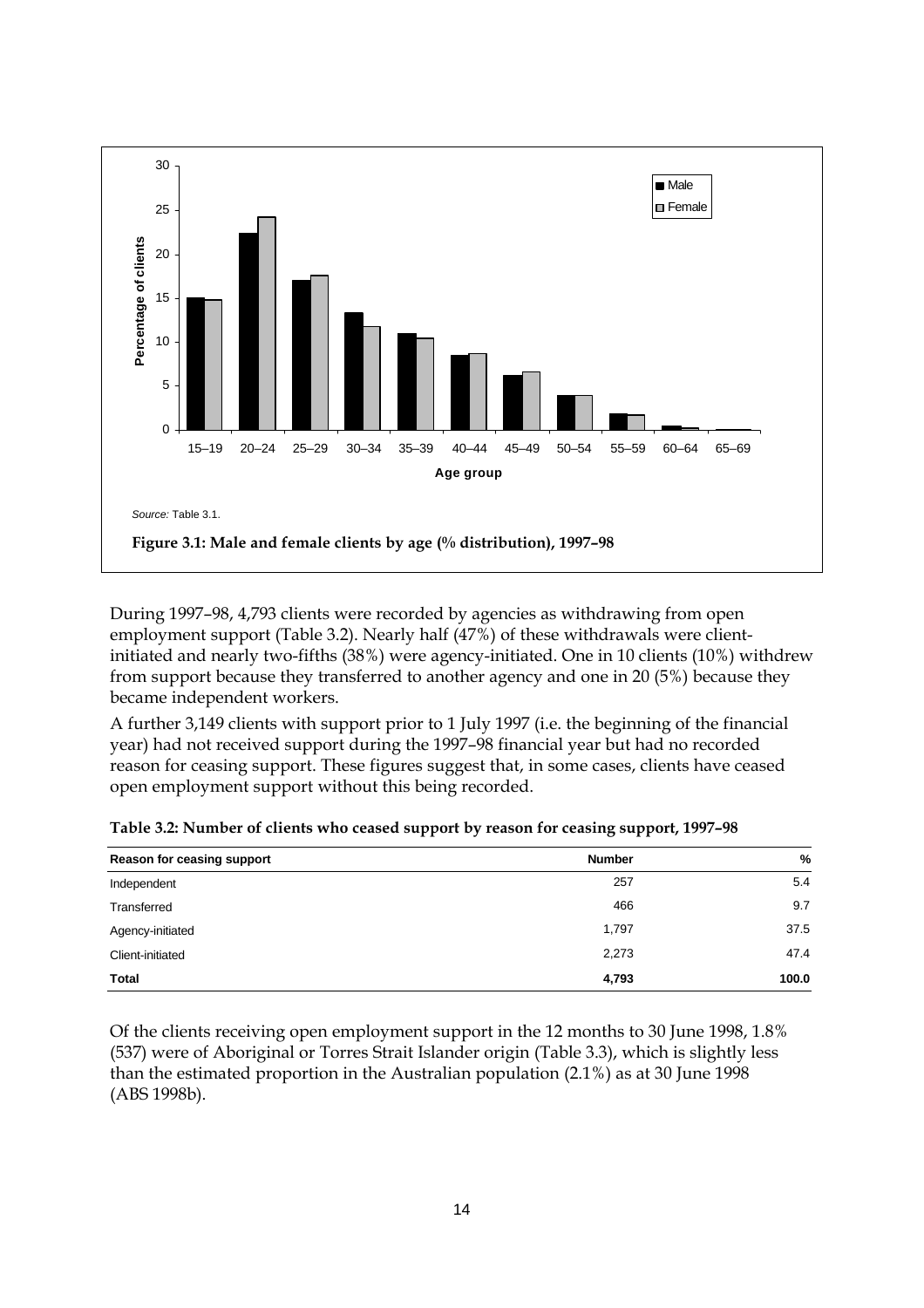| Origin                                                     | <b>Number</b> | %     |
|------------------------------------------------------------|---------------|-------|
| Not Aboriginal, Torres Strait Islander, South Sea Islander | 28,596        | 94.1  |
| Aboriginal                                                 | 508           | 1.7   |
| <b>Torres Strait Islander</b>                              | 29            | 0.1   |
| South Sea Islander                                         | 47            | 0.2   |
| <b>Unknown</b>                                             | 1,210         | 4.0   |
| <b>Total</b>                                               | 30,390        | 100.0 |

**Table 3.3: Number of clients by origin, 1997–98**

In 1997–98, 90% of clients were born in Australia, 3% were born in another country classified as English-speaking, 5% were from countries classified as non-English-speaking and 2% were recorded as 'not known' (Table 3.4). These percentages are identical to those in 1996−97. The distribution of people according to country of birth differs from the estimated distribution in the Australian population. The Australian Bureau of Statistics estimated that 76% of the population were born in Australia, 9% in other English-speaking countries and 14% in non-English-speaking countries as at 30 June 1998 (ABS 1998b).

## **Table 3.4: Number of clients by country of birth, 1997–98**

| <b>Country of birth</b> | <b>Number</b> | %     |
|-------------------------|---------------|-------|
| Australia               | 27,385        | 90.1  |
| Other English-speaking  | 1,010         | 3.3   |
| Non-English-speaking    | 1,472         | 4.8   |
| Not known               | 523           | 1.7   |
| Total                   | 30,390        | 100.0 |

*Note:* The classification for country of birth is defined by the Australian Bureau of Statistics. 'English-speaking' countries are defined as Australia, United Kingdom, Ireland, New Zealand, USA, Canada and South Africa.

In 1997–98, the preferred language of the vast majority of clients was English (94%), followed by sign language, Italian and Greek (Table 3.5).

| Table 3.5: Number of clients by most common preferred languages, 1997-98 |  |  |  |
|--------------------------------------------------------------------------|--|--|--|
|--------------------------------------------------------------------------|--|--|--|

| Language                          | <b>Number</b> | %     |
|-----------------------------------|---------------|-------|
| English                           | 28,452        | 93.6  |
| An Australian Aboriginal language | 88            | 0.3   |
| Italian                           | 119           | 0.4   |
| Greek                             | 110           | 0.4   |
| Vietnamese                        | 100           | 0.3   |
| Arabic (including Lebanese)       | 85            | 0.3   |
| Spanish                           | 58            | 0.2   |
| Cantonese                         | 45            | 0.1   |
| All other spoken languages        | 759           | 2.5   |
| Sign language                     | 476           | 1.6   |
| Little/no effective communication | 47            | 0.2   |
| Not known                         | 51            | 0.2   |
| Total                             | 30,390        | 100.0 |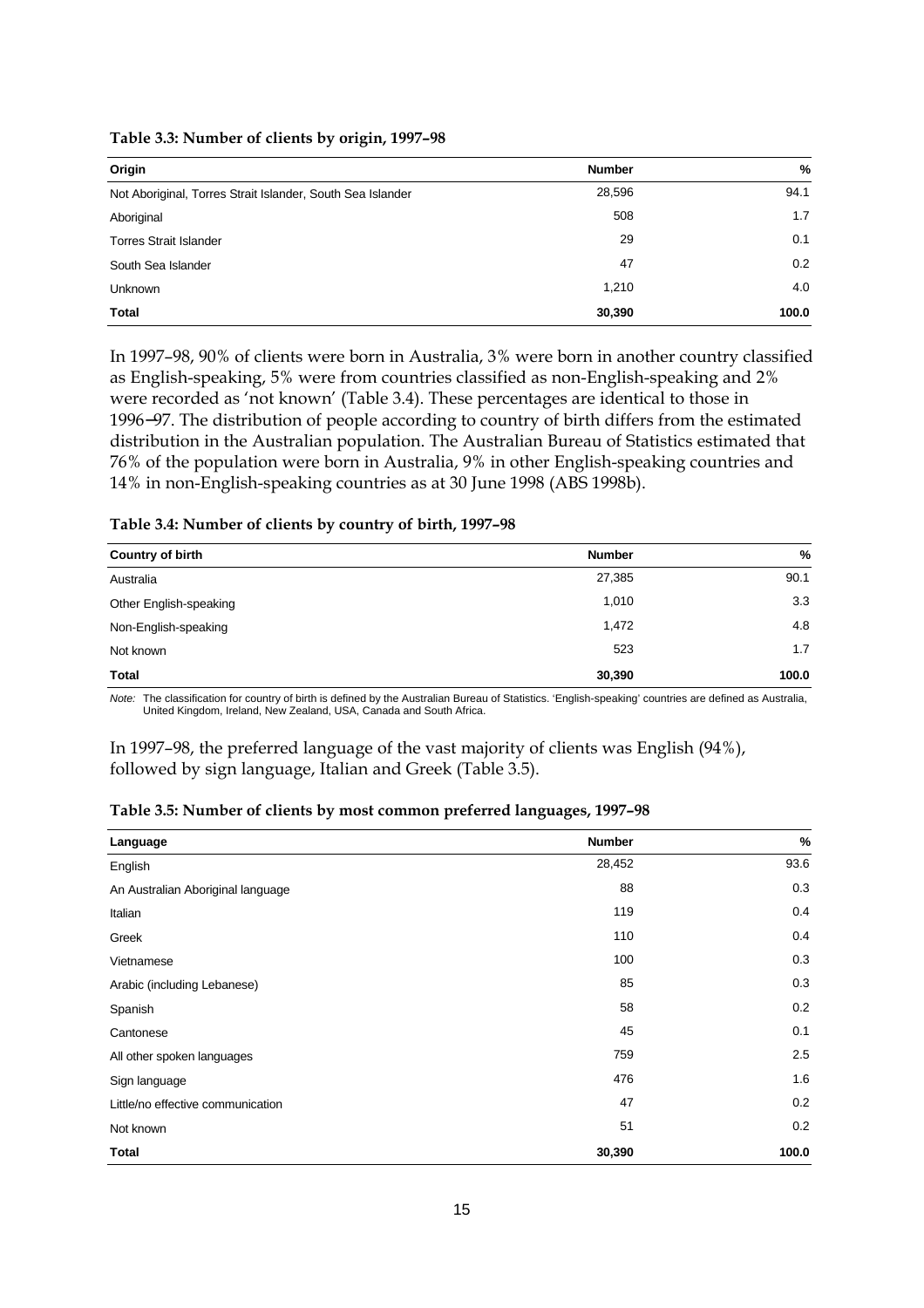Two-thirds (67%) of clients receiving open employment support in 1997–98 lived with family members at the time they commenced support and one-fifth (20%) lived alone (Table 3.6).

| <b>Accommodation type</b>     | <b>Number</b> | $\%$  |
|-------------------------------|---------------|-------|
| Lives with family members     | 20,276        | 66.7  |
| Lives alone                   | 6,099         | 20.1  |
| Special-purpose accommodation | 1,060         | 3.5   |
| Other community               | 1,031         | 3.4   |
| Institutional accommodation   | 124           | 0.4   |
| No usual residence            | 94            | 0.3   |
| Not known                     | 1,706         | 5.6   |
| <b>Total</b>                  | 30,390        | 100.0 |

**Table 3.6: Number of clients by type of accommodation, 1997–98**

Of people attending open employment services 44% had intellectual/learning as their primary disability, followed by nearly a quarter (24%) who had a psychiatric disability and 15% who had a physical disability (Table 3.7, Figure 3.2).

Although the percentage distribution of primary disability group was quite similar for males and females, a slightly higher percentage of males than females had acquired brain injury or neurological disability recorded as their primary disability (Table 3.7). Women were more likely than men to be recorded as having hearing, vision or intellectual/learning disability as their primary disability.

|                          | <b>Male</b>   | Female |               |       | <b>Total</b>  |               |
|--------------------------|---------------|--------|---------------|-------|---------------|---------------|
| Primary disability group | <b>Number</b> | $\%$   | <b>Number</b> | %     | <b>Number</b> | $\frac{0}{0}$ |
| Intellectual/learning    | 8,467         | 43.8   | 4,949         | 44.8  | 13,416        | 44.1          |
| Psychiatric              | 4,587         | 23.7   | 2,583         | 23.4  | 7,170         | 23.6          |
| Physical                 | 2,867         | 14.8   | 1,705         | 15.4  | 4,572         | 15.0          |
| Acquired brain injury    | 884           | 4.6    | 222           | 2.0   | 1,106         | 3.6           |
| Neurological             | 815           | 4.2    | 348           | 3.1   | 1,163         | 3.8           |
| Vision                   | 913           | 4.7    | 600           | 5.4   | 1,513         | 5.0           |
| Hearing                  | 704           | 3.6    | 594           | 5.4   | 1,298         | 4.3           |
| Speech                   | 67            | 0.3    | 31            | 0.3   | 98            | 0.3           |
| Deafblind                | 29            | 0.2    | 25            | 0.2   | 54            | 0.2           |
| Total                    | 19,333        | 100.0  | 11,057        | 100.0 | 30,390        | 100.0         |
| Total %                  |               | 63.6   |               | 36.4  |               | 100.0         |

## **Table 3.7: Number of clients by primary disability group and sex, 1997–98**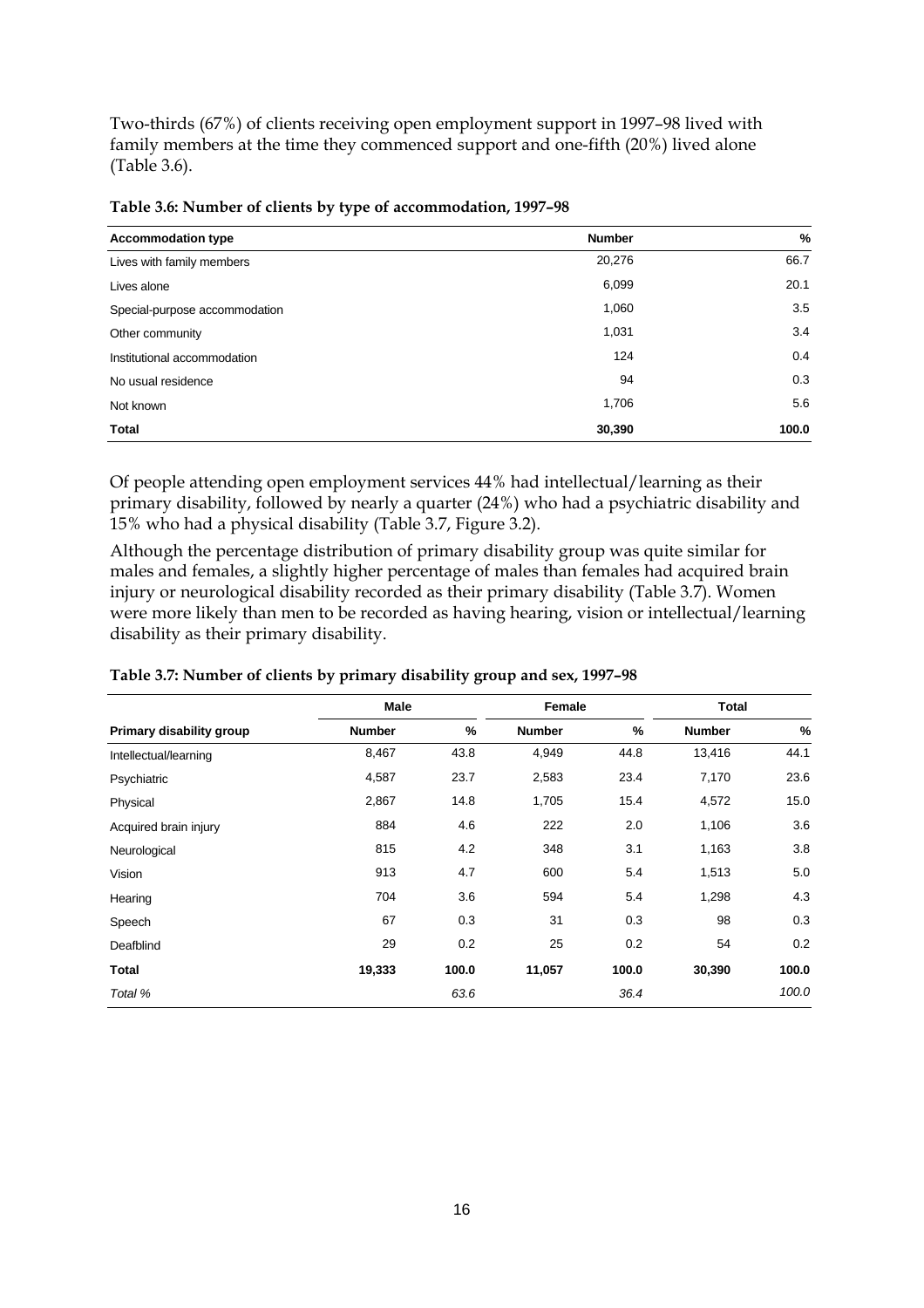

The proportion of clients with the primary disability group intellectual/learning has declined over the three financial years of the NIMS collection, whereas the percentage of clients with a psychiatric or physical primary disability has increased steadily over this period (Table 3.8, Figure 3.3). There has also been a slight increase in the percentages of clients with neurological or hearing disabilities across the period.

|                          | 1995-96 |       | 1996-97 |       | 1997-98 |               |
|--------------------------|---------|-------|---------|-------|---------|---------------|
| Primary disability group | n       | %     | n       | %     | n       | $\frac{0}{0}$ |
| Intellectual/learning    | 10,696  | 51.9  | 11,838  | 48.1  | 13,416  | 44.1          |
| Psychiatric              | 4,178   | 20.3  | 5,515   | 22.4  | 7,170   | 23.6          |
| Physical                 | 2,492   | 12.1  | 3,260   | 13.3  | 4,572   | 15.0          |
| Acquired brain injury    | 779     | 3.8   | 964     | 3.9   | 1,106   | 3.6           |
| Neurological             | 664     | 3.2   | 864     | 3.5   | 1,163   | 3.8           |
| Vision                   | 1,007   | 4.9   | 1,096   | 4.5   | 1,513   | 5.0           |
| Hearing                  | 731     | 3.5   | 951     | 3.9   | 1,298   | 4.3           |
| Speech                   | 60      | 0.3   | 72      | 0.3   | 98      | 0.3           |
| Deafblind                | 17      | 0.1   | 30      | 0.1   | 54      | 0.2           |
| Total                    | 20,624  | 100.0 | 24,590  | 100.0 | 30,390  | 100.0         |

| Table 3.8: Number of clients by primary disability group and year, 1995–96, 1996–97 and 1997–98 |  |  |
|-------------------------------------------------------------------------------------------------|--|--|
|                                                                                                 |  |  |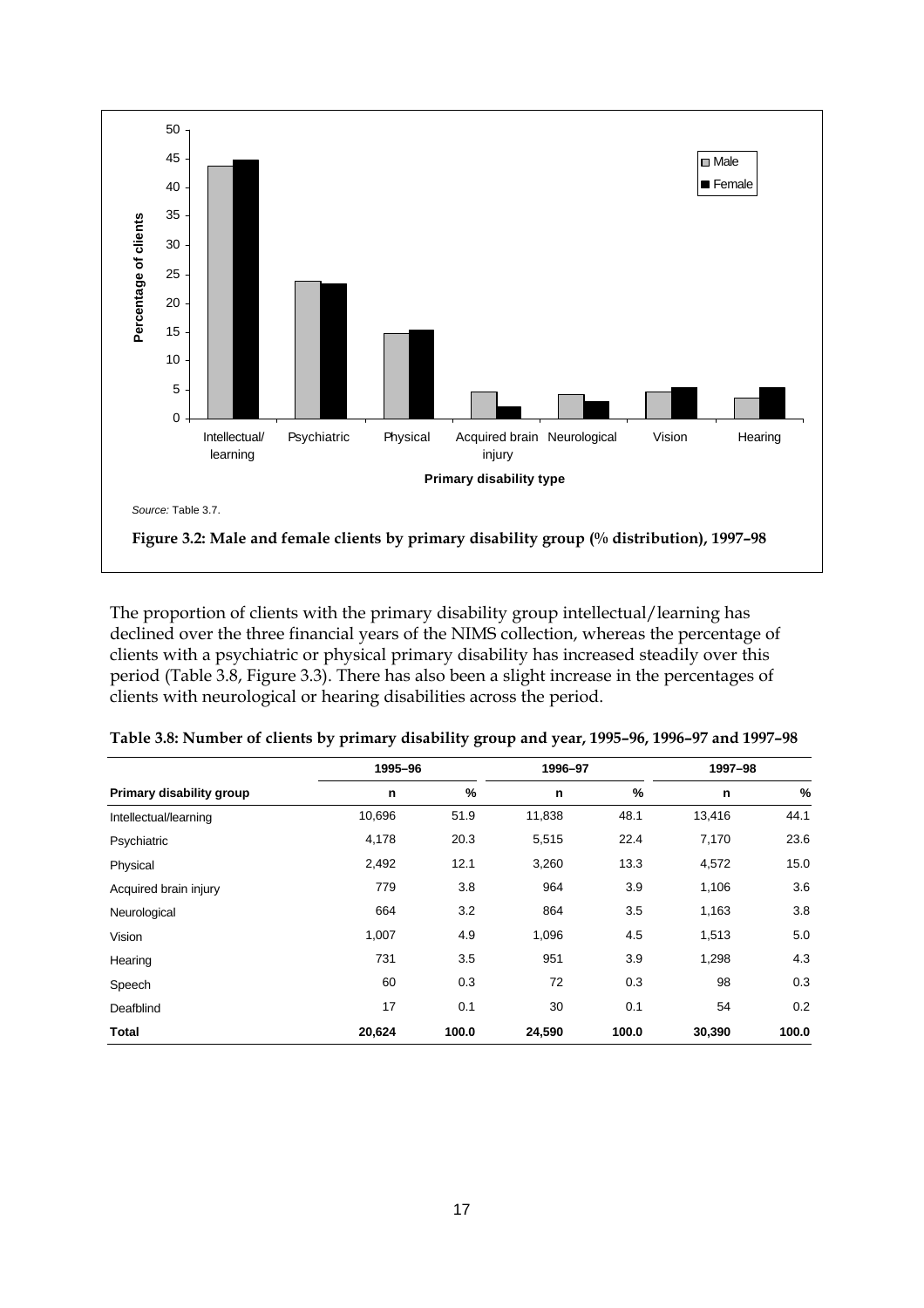

One-fifth (20%) of clients had a primary disability that was episodic in nature. The primary disability group by far the most likely to be episodic in nature was psychiatric; 69% (4,981 of 7,170) of clients with a psychiatric disability were recorded as having an episodic disability, and 82% of people with an episodic disability in 1997–98 had a psychiatric disability (Table 3.9).

|                          | <b>Episodic</b> |       | Not episodic  |               | <b>Total</b>  |       |
|--------------------------|-----------------|-------|---------------|---------------|---------------|-------|
| Primary disability group | <b>Number</b>   | %     | <b>Number</b> | $\frac{9}{6}$ | <b>Number</b> | %     |
| Intellectual/learning    | 299             | 4.9   | 13,117        | 54.0          | 13,416        | 44.1  |
| Psychiatric              | 4,981           | 81.6  | 2,189         | 9.0           | 7,170         | 23.6  |
| Physical                 | 360             | 5.9   | 4,212         | 17.3          | 4,572         | 15.0  |
| Acquired brain injury    | 64              | 1.0   | 1,042         | 4.3           | 1,106         | 3.6   |
| Neurological             | 347             | 5.7   | 816           | 3.4           | 1,163         | 3.8   |
| Vision                   | 13              | 0.2   | 1,500         | 6.2           | 1,513         | 5.0   |
| Hearing                  | 34              | 0.6   | 1,264         | 5.2           | 1,298         | 4.3   |
| Speech                   | $\overline{7}$  | 0.1   | 91            | 0.4           | 98            | 0.3   |
| Deafblind                | 1               | 0.0   | 53            | 0.2           | 54            | 0.2   |
| Total                    | 6,106           | 100.0 | 24,284        | 100.0         | 30,390        | 100.0 |
| Total %                  |                 | 20.1  |               | 79.9          |               | 100.0 |

| Table 3.9: Number of clients by primary disability and episodic nature of disability, 1997-98 |  |  |
|-----------------------------------------------------------------------------------------------|--|--|
|                                                                                               |  |  |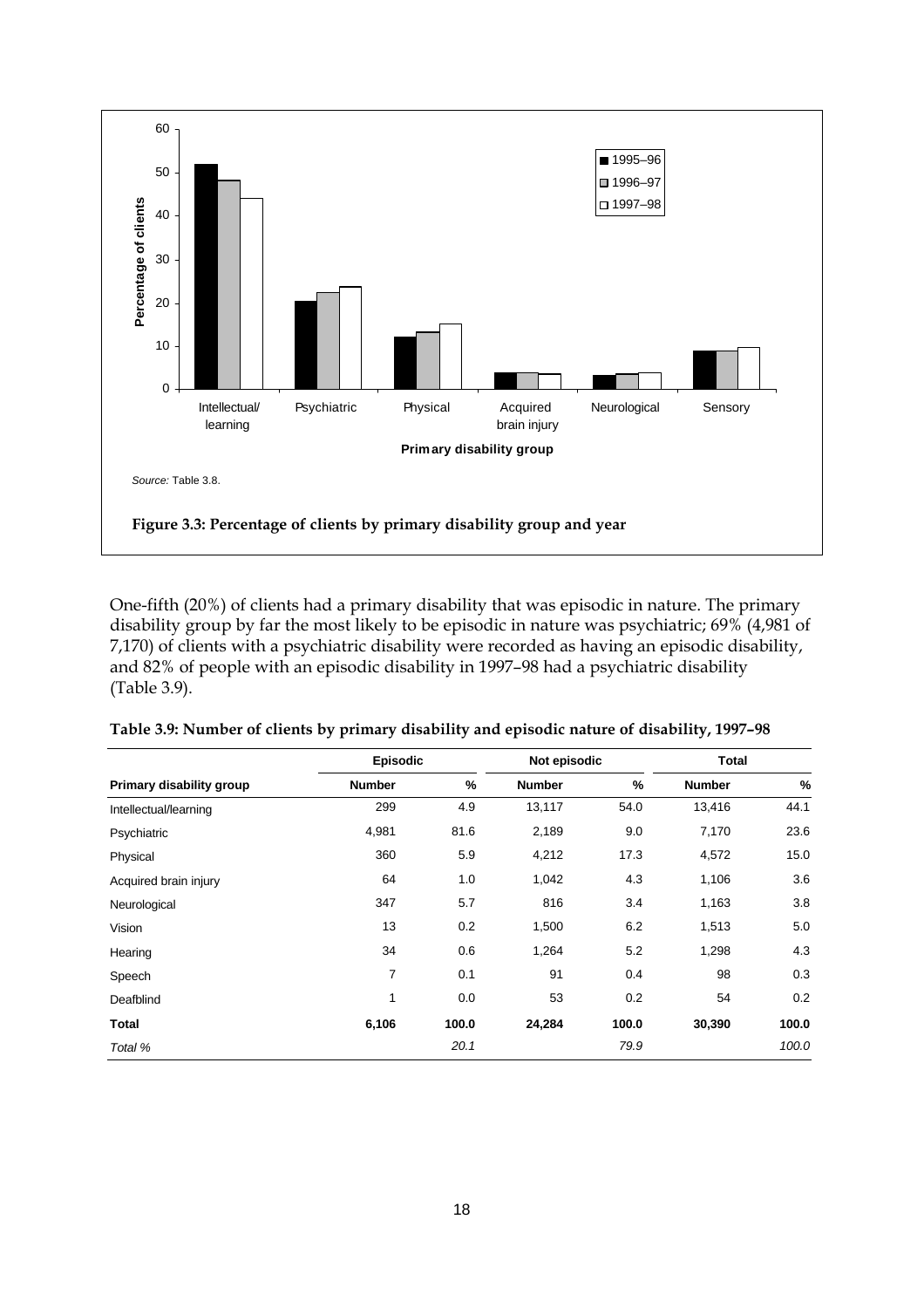Nearly a fifth (18%) of all clients in 1997–98 had at least one disability other than their primary disability (Table 3.10), compared with 19% in 1996–97 and 21% in 1995–96. In 1997–98, people whose primary disability was an acquired brain injury, neurological, speech, or deafblind disability were most likely to have another disability (Figure 3.4). People with the primary disability groups psychiatric or vision were least likely to have another significant disability.

|                          | <b>Males</b>  |      | <b>Females</b>  |      | <b>Persons</b> |      |
|--------------------------|---------------|------|-----------------|------|----------------|------|
| Primary disability group | <b>Number</b> | %    | <b>Number</b>   | %    | <b>Number</b>  | $\%$ |
| Intellectual/learning    | 1,558         | 18.4 | 889             | 18.0 | 2,447          | 18.2 |
| Psychiatric              | 503           | 11.0 | 258             | 10.0 | 761            | 10.6 |
| Physical                 | 560           | 19.5 | 328             | 19.2 | 888            | 19.4 |
| Acquired brain injury    | 307           | 34.7 | 79              | 35.6 | 386            | 34.9 |
| Neurological             | 286           | 35.1 | 126             | 36.2 | 412            | 35.4 |
| Vision                   | 124           | 13.6 | 83              | 13.8 | 207            | 13.7 |
| Hearing                  | 179           | 25.4 | 136             | 22.9 | 315            | 24.3 |
| Speech                   | 24            | 35.8 | 10 <sup>°</sup> | 32.3 | 34             | 34.7 |
| Deafblind                | 7             | 24.1 | 5               | 20.0 | 12             | 22.2 |
| Total                    | 3,548         | 18.4 | 1,914           | 17.3 | 5,462          | 18.0 |

| Table 3.10: Number and percentage of clients with more than one disability, by primary disability |  |  |  |
|---------------------------------------------------------------------------------------------------|--|--|--|
| group, 1997–98                                                                                    |  |  |  |

*Note:* If other disability was not specified, it was assumed to be absent.



**(% distribution), 1997–98**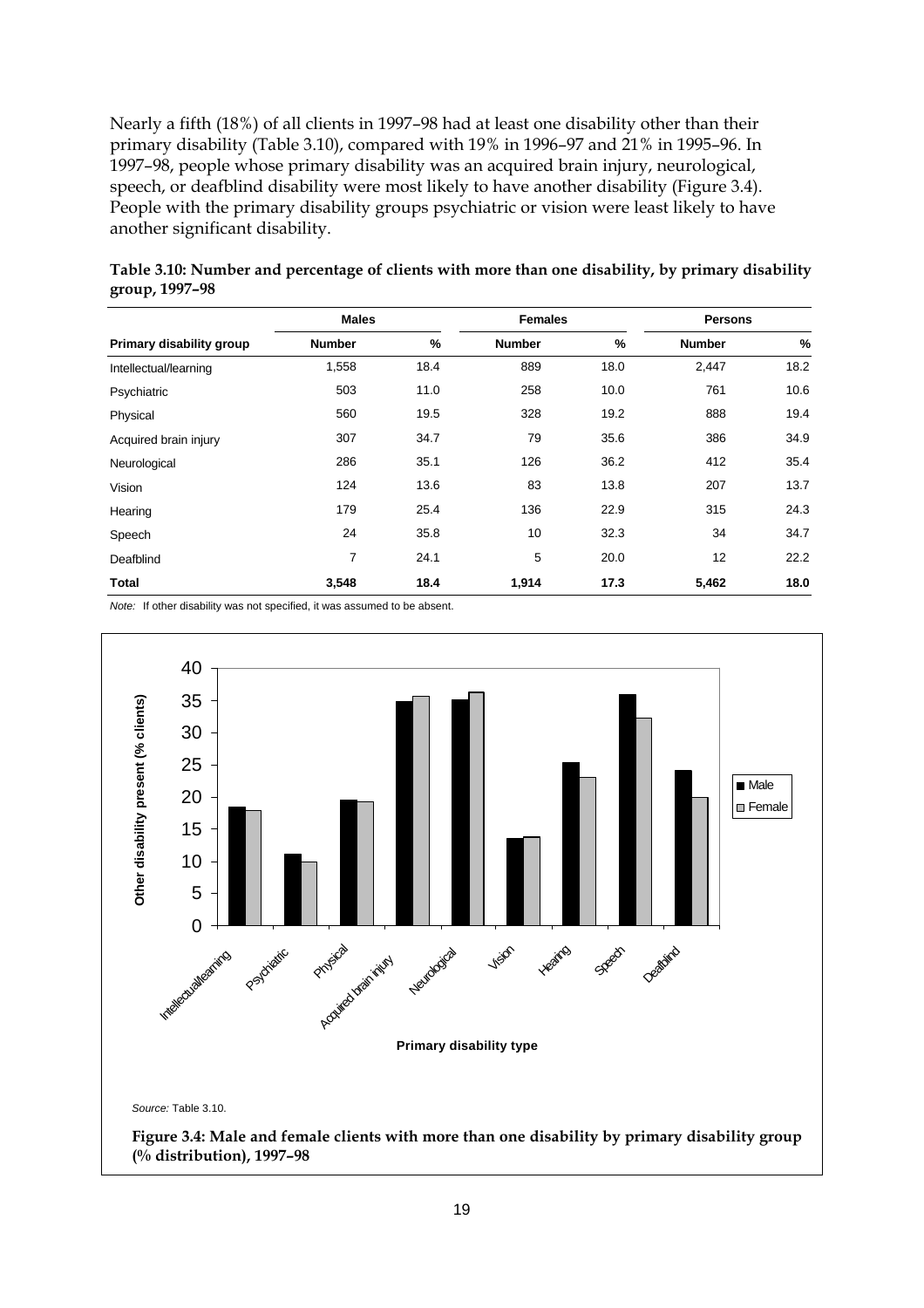The frequency of assistance required by a client for activities of daily living (ADL) is categorised as 'none', 'occasional', 'frequent' or 'continual'. It refers to the frequency of assistance required in the areas of self-care, mobility and/or verbal communication.

In 1997–98, less than a third (31%) of clients required no ADL assistance, more than a third (35%) required occasional ADL assistance, about a quarter (24%) required frequent assistance and 10% required continual ADL assistance (Table 3.11). People with a psychiatric disability were most likely to have required no ADL assistance (3,208 of 7,170 or 45%) and people with a vision disability were most likely to have required occasional ADL assistance (892 of 1,513 or 59%; Figure 3.5).

|                          | <b>None</b> |      | Occasional |      | <b>Frequent</b> |      | <b>Continual</b> |      | Total  |       |
|--------------------------|-------------|------|------------|------|-----------------|------|------------------|------|--------|-------|
| Primary disability group | No.         | %    | No.        | %    | No.             | %    | No.              | %    | No.    | %     |
| Intellectual/learning    | 3,815       | 28.4 | 4,518      | 33.7 | 3,546           | 26.4 | 1,537            | 11.5 | 13,416 | 100.0 |
| Psychiatric              | 3,208       | 44.7 | 1,917      | 26.7 | 1,427           | 19.9 | 618              | 8.6  | 7,170  | 100.0 |
| Physical                 | 1,178       | 25.8 | 1,931      | 42.2 | 1,015           | 22.2 | 448              | 9.8  | 4,572  | 100.0 |
| Acquired brain injury    | 323         | 29.2 | 349        | 31.6 | 288             | 26.0 | 146              | 13.2 | 1,106  | 100.0 |
| Neurological             | 303         | 26.1 | 453        | 39.0 | 294             | 25.3 | 113              | 9.7  | 1,163  | 100.0 |
| Vision                   | 253         | 16.7 | 892        | 59.0 | 261             | 17.3 | 107              | 7.1  | 1,513  | 100.0 |
| Hearing                  | 273         | 21.0 | 608        | 46.8 | 329             | 25.3 | 88               | 6.8  | 1,298  | 100.0 |
| Speech                   | 23          | 23.5 | 37         | 37.8 | 34              | 34.7 | 4                | 4.1  | 98     | 100.0 |
| Deafblind                | 21          | 38.9 | 17         | 31.5 | 8               | 14.8 | 8                | 14.8 | 54     | 100.0 |
| Total                    | 9,397       | 30.9 | 10,722     | 35.3 | 7,202           | 23.7 | 3,069            | 10.1 | 30,390 | 100.0 |

**Table 3.11: Number of clients by primary disability group and frequency of ADL assistance required(a), 1997–98**

a) Frequency of assistance required by the person in their overall situation, due to their condition, in one or more of the areas of self-care)<br>(bathing, dressing, eating and/or toileting), mobility (around the home or awa support required' in the NIMS data dictionary).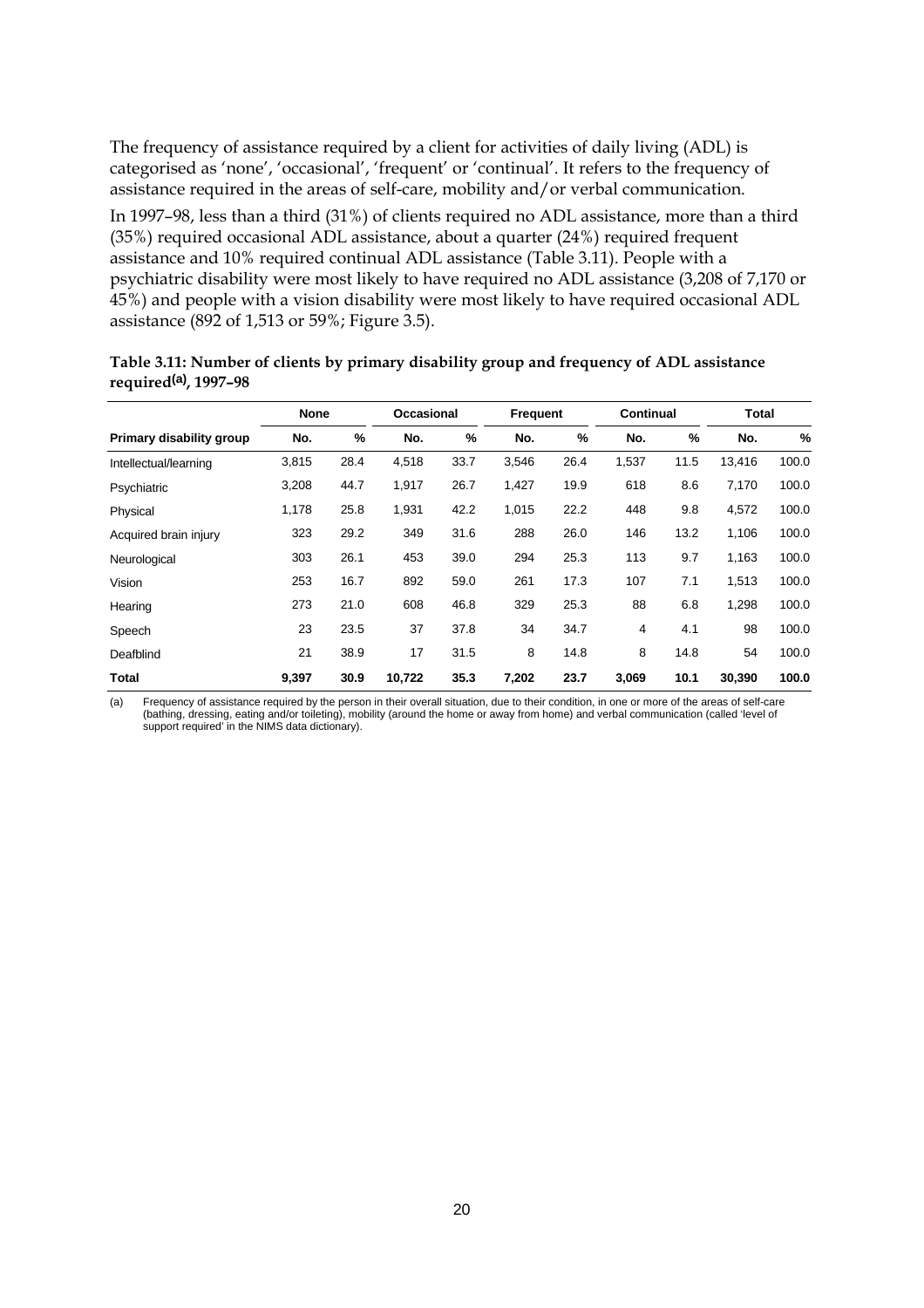

Sources of referral to open employment outlets were varied in 1997–98 (Table 3.12). The most common sources of referral were self (22%), Disability Panel (11%)\* , secondary school (9%), the Department of Education, Training and Youth Affairs (DETYA) programs (6%), the Commonwealth Rehabilitation Service (6%), sheltered employment services and family members (4% each).

 $\overline{a}$ 

<sup>\*</sup> Disability Panels were introduced as part of the Disability Reform Program in 1991. Disability Panels aimed to facilitate access to Disability Reform Packages, either by directly referring clients to a service or by endorsing activity plans designed by the service following referral of a client through alternative means. Following changes in late 1997 and early 1998 to the way in which employment services are delivered, Disability Panels are no longer in operation.